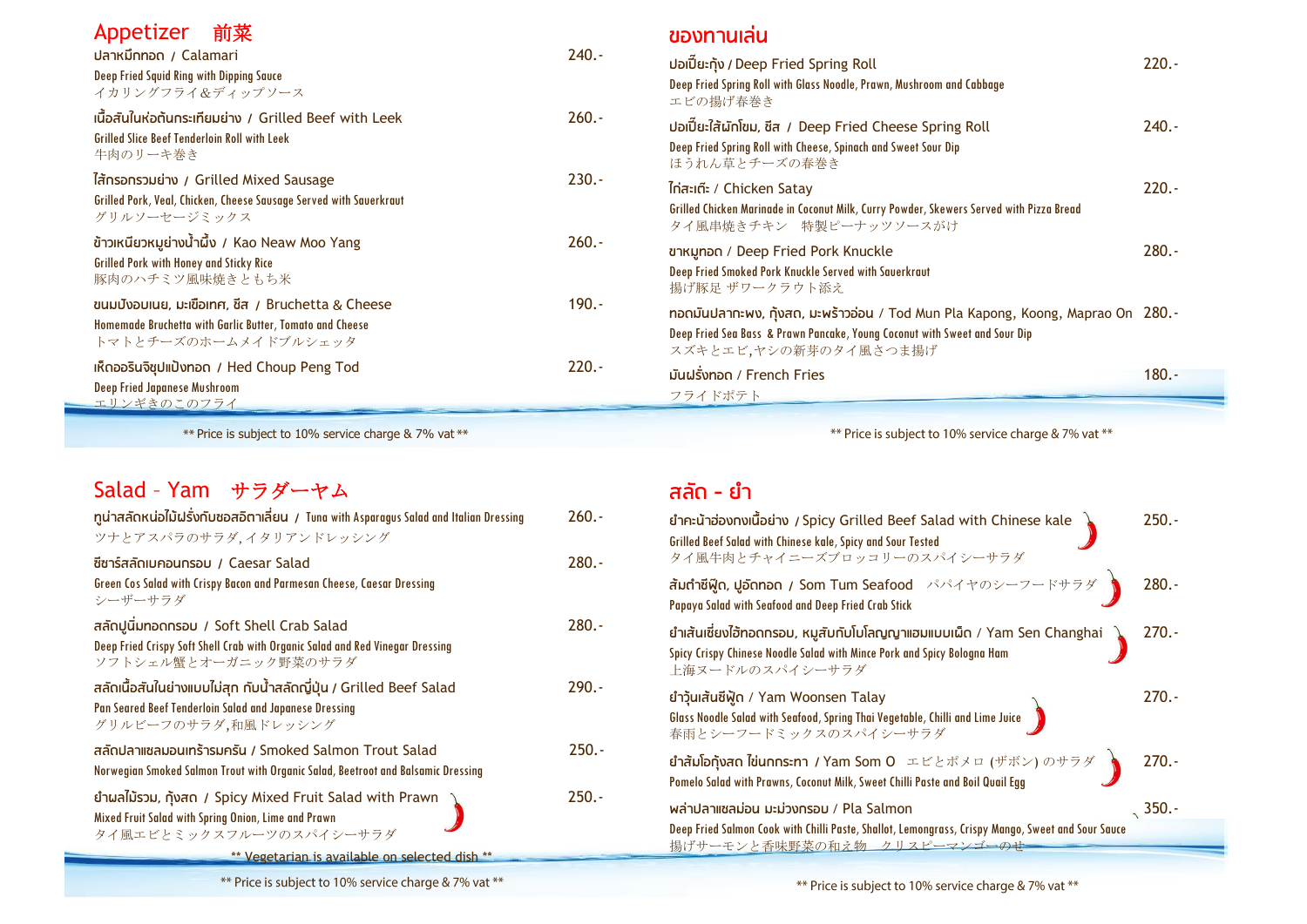| Noodle & Rice ご飯, 麺類                                                                                                                                                                                  |         |
|-------------------------------------------------------------------------------------------------------------------------------------------------------------------------------------------------------|---------|
| สปาผัดขี้เมาซีฟู๊ด / Spaghetti Seafood Thai Style<br>Sauté Spaghetti Seafood with Hot Herbs<br>シーフードとバジルのスパイシースパゲティ                                                                                   | $270.-$ |
| เพนเน่ผัดแกงเขียวหวานไก่ / Penne Chicken Green Curry<br>Penne Pasta Sauté with Chicken, Green Curry, Coconut Milk<br>チキンのグリーンカレーペンネ                                                                   | $250.-$ |
| เฟตตูชินี้คาโบนารา / FettucineCarbonara<br>Egg Fettuccine with Bacon, Cream and Cheese, Egg Yolk<br>カルボラーナフェットチーネ                                                                                     | $260.-$ |
| เส้นสปาเก็ตตี้แองโชวี่, เบคอนกรอบ, กระเทียม, พริกขี้หนู / Spaghetti Anchovies<br>Spaghetti Anchovies, Crispy Bacon, Roasted Cherry Tomato, Basil, Dried Chilli, Extra Virgin Olive Oil<br>アンチョビ スパゲティ | $260.-$ |
| เส้นเพนเน่มัดซีฟู้ด ซอสมะเขือเทศรสจัดเบซิล / Penne Seafood<br><b>Penne Seafood Arabiatta Sauce</b><br>シーフードのトマトソースペンネ                                                                                 | $270.-$ |
| unnunun / Pad Thai Koong パッタイ エビのタイ風焼きそ                                                                                                                                                               | $230.-$ |
| Stir Fried Rice Noodle with Tofu, Peanut, Egg, Tamarind Sauce with Prawn                                                                                                                              |         |

\*\* Price is subject to 10% service charge & 7% vat \*\*

### Pizza ピザ

| Wadnianousunou / Smoked Salmon スモークサーモンピザ<br>Mozzarella Cheese, Tomato Sauce, Smoked Salmon and Mascarpone Cheese                 | $350.-$  |
|-----------------------------------------------------------------------------------------------------------------------------------|----------|
| Wadhlansonomiau / Spicy Italian Sausage イタリアンソーセージピザ 310.-<br>Mozzarella Cheese, Tomato Sauce, Spicy Italian Sausage and Mushroom |          |
| Wad unn3ต้า / Margarita マルガリータピザ<br>Mozzarella Cheese, Tomato Sauce, Italian Basil                                                | $260. -$ |
| พืชช่าชีฟู้ด / Seafood シーフードピザ<br>Mozzarella Cheese, Tomato Sauce, Seafood and Zucchini                                           | $320. -$ |
| Wadnanni / Salame スパイシーサラミソーセージピザ<br>Mozzarella Cheese, Tomato Sauce and Spicy Milano Salami                                      | $320. -$ |
| พืชช่าฮาวายเอี้ยน แฮม, ปูอัด, สัปปะรด / Hawaiian ハワイアンピザ<br>Pizza Hawaiian Cook Ham, Crab Stick, Pineapple, Mozzarella Cheese     | $310 -$  |
| Wadin Wons: IWSIKU / Pud Kra Proa Moo ポークとバジルのピザー<br>Mozzarella Cheese with Stir Fried Pork and Crispy Hot Basil Thai Style       | $310.-$  |

### **เส้น - ข้าว**

| <b>ผัดไทยไก่ / Pad Thai Kai</b> パッタイ とり肉のタイ風焼きそば<br>Stir Fried Rice Noodle with Tofu, Peanut, Egg, Tamarind Sauce with Chicken                                                | $220. -$ |
|-------------------------------------------------------------------------------------------------------------------------------------------------------------------------------|----------|
| <b>ωσιΓηθικη / Pad Thai Moo</b> パッタイ 豚肉のタイ風焼きそば<br>Stir Fried Rice Noodle with Tofu, Peanut, Egg, Tamarind Sauce with Pork                                                    | $220. -$ |
| ผัดซีอิ้วหมู / Pud See Eiew Moo<br>Stir Fried Noodle with Roasted Pork, Kale and Dark Soy Sauce<br>豚肉と平麺のシイウ(ホワイトシーズニング)炒め                                                    | $220. -$ |
| ข้าวผัดแกงมัสมั่น, เนื้อทอด / Kao Pad Kang MassamanNuea<br><b>Fried Rice with Massaman Curry and Deep Fried Beef</b><br>牛肉のイエローカレーチャーハン                                       | $230. -$ |
| ี่ ข้าวทะเพราหมูไข่เจียว / Kao KaPoaw Moo<br>Stir Fried Pork with Hot Basil Served with Fried Egg and Rice<br>豚肉とホーリーバジルのチャーハン、目玉焼き添え。                                        | $210.-$  |
| ข้าว / Just Rice<br>ご飯                                                                                                                                                        | $35. -$  |
| ** Vegetarian is available on selected dish **                                                                                                                                |          |
| ** Price is subject to 10% service charge & 7% vat **                                                                                                                         |          |
| พิซซ่า                                                                                                                                                                        |          |
| พิซซ่าน้ำตกเนื้อสันใน ข่าอ่อน / Nam Tok Naeur<br>Pizza Slice Grilled Beef Tenderloin Cook with Hot Thai Herb, Chilli, Mint Leave and Mozzarella Cheese<br>ビーフとハーブミックスのスパイシーピザ | .310.-   |
| พิซซ่าทูน่า, แอนโชวี่, พริกขี้หนู, หอมใหญ่ / Tuna, Anchovies<br>Pizza Tuna, Anchovies, Chilli, Basil, Onion and Mozzarella Cheese<br>ツナとアンチョビのピザ                              | $290 -$  |

# Main Dishes メインディッシュ

**อกไก่อบชีสซอสเห็ด** / Baked Chicken Breast with Cheese and Mushroom Cream Sauce 340.- グリルチキン (ムネ肉) のきのこクリームソースがけ

**แซลภอนม่างซ๊อสเลภอนแคปเป้อ** / Roasted Salmon with Fresh Herbs and Lemon Capers Sauce 390.- ローストサーモンのレモンハーブソースがけ

**สันนอกหภูม่าง ซอสแอปเปิ้ล กับ ภะเขือภ่วงอบชีส** ポークチョップ 370.- Grilled Pork Chop with Apple Sauce and Eggplant Layer